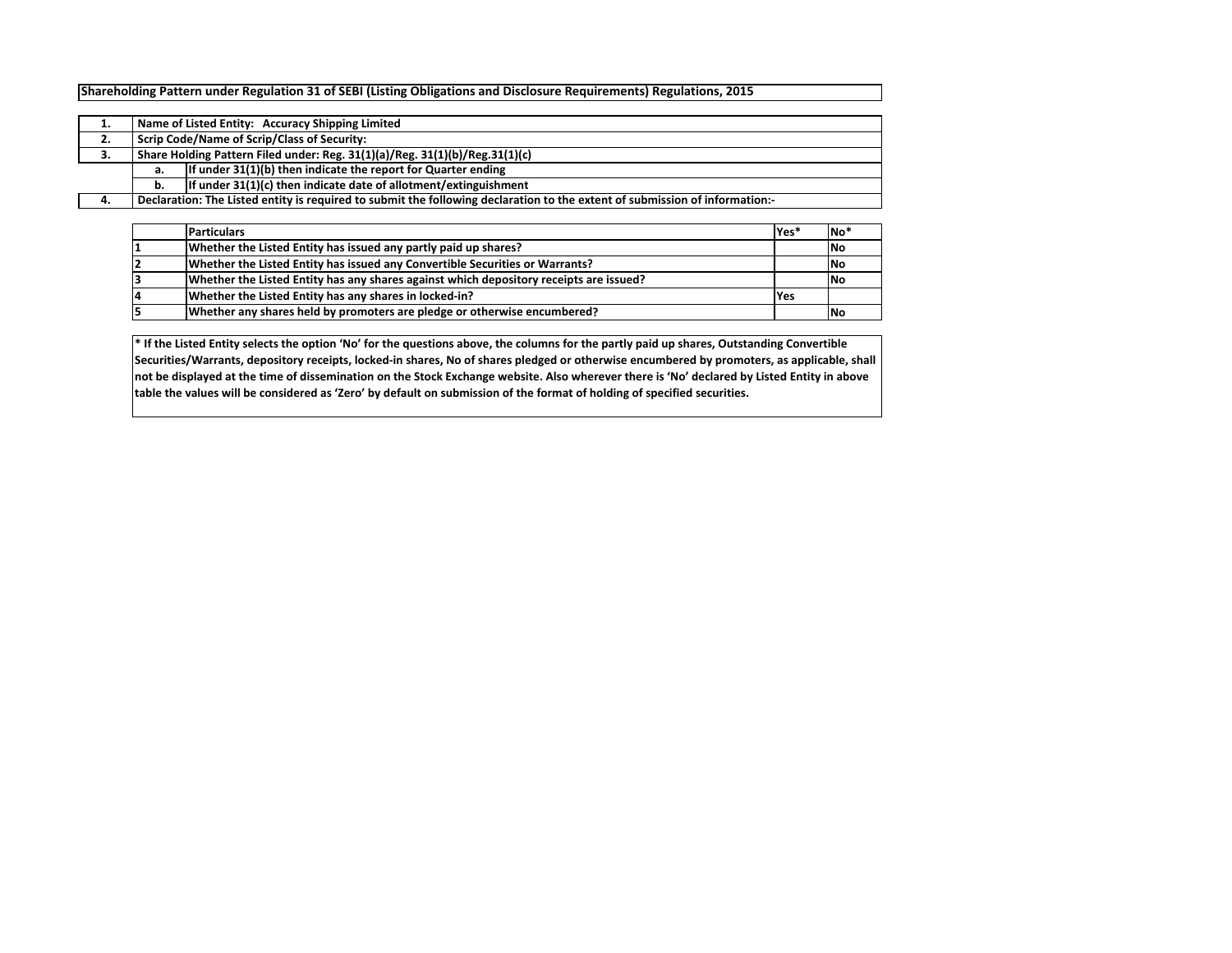## **Accuracy Shipping Li mited**

**Table I ‐ Summary Statement holding of specified securities**

|      |                                      |                  |                    |        |                         |                      | Sharehold   |                                |                                            |                 |               | <b>Shares</b>                 | ing, as a  |         |                   |                                                 |               |           |
|------|--------------------------------------|------------------|--------------------|--------|-------------------------|----------------------|-------------|--------------------------------|--------------------------------------------|-----------------|---------------|-------------------------------|------------|---------|-------------------|-------------------------------------------------|---------------|-----------|
|      |                                      |                  |                    |        |                         |                      | ing as a %  |                                |                                            |                 |               | Underlyin %                   |            |         |                   | <b>Number of Shares</b>                         |               |           |
|      |                                      |                  |                    |        |                         |                      | of total    |                                | Number of Voting Rights held in each class |                 |               |                               | assuming   |         |                   | Number of Locked in pledged or otherwise Number |               |           |
|      |                                      |                  |                    | No. of | No. of                  |                      | no. of      |                                | of securities                              |                 |               | Outstandi full                |            | shares  |                   | encumbered                                      |               | of equity |
|      |                                      |                  | No. of             | Partly | shares                  |                      | shares      |                                |                                            |                 |               | conversio                     |            |         |                   |                                                 | shares        |           |
|      |                                      |                  | fully paid paid-up |        | underlyin               |                      |             | (calculate No of Voting Rights |                                            | convertibl n of |               |                               | As a % of  |         | As a % of held in |                                                 |               |           |
|      |                                      | Nos. of          | up equity equity   |        |                         | Total nos. Id as per |             |                                |                                            |                 | Total as a le |                               | convertibl |         | total             |                                                 | total         | demateri  |
|      |                                      | sharehold shares |                    | shares | <b>Depositor shares</b> |                      | SCRR,       | Class eg:                      |                                            |                 | % of          | securities e                  |            |         | <b>Shares</b>     |                                                 | <b>Shares</b> | alised    |
|      | Category Category of shareholder     | ers              | held               | held   | y Receipts held         |                      | 1957)       |                                | Class eg: y Total                          |                 | $(A+B+C)$     | (including securities No. (a) |            |         | held(b)           | No. (a)                                         | held(b)       | form      |
|      | (11)                                 | (III)            | (IV)               | (V)    | (VI)                    | $(VII) =$            | (VIII) As a |                                |                                            | (IX)            |               | (X)                           | (XI)=      | (XII)   |                   | (XIII)                                          |               | (XIV)     |
| (A)  | <b>Promoter &amp; Promoter Group</b> |                  | 9477400            |        |                         | 9477400              | 62.9477     | 9477400                        |                                            | 9477400         | 62.9477       |                               | 62.9477    | 3015000 | 31.8125           |                                                 | 0.0000        | 9477400   |
| (B)  | Public                               | 344              | 5578600            |        |                         | 5578600              | 37.0523     | 5578600 0                      |                                            | 5578600         | 37.0523       |                               | 37.0523    |         | 0.0000            | <b>NA</b>                                       | <b>INA</b>    | 5578600   |
| (C)  | Non Promoter - Non Public            |                  |                    |        |                         |                      |             |                                |                                            |                 |               |                               |            |         | 0.0000            | <b>NA</b>                                       | <b>INA</b>    |           |
| (C1) | <b>Shares Underlying DRs</b>         |                  |                    |        |                         |                      | 0.0000      |                                |                                            |                 | 0.0000        |                               | 0.0000     |         | 0.0000            | <b>INA</b>                                      | <b>INA</b>    |           |
| (C2) | <b>Shares Held By Employee Trust</b> |                  |                    |        |                         |                      | 0.0000      |                                |                                            |                 | 0.0000        |                               | 0.0000     |         | 0.0000            | <b>NA</b>                                       | <b>NA</b>     |           |
|      | Total                                | 346              | 15056000 0         |        |                         |                      |             | 15056000 100.0000 15056000 0   |                                            | 15056000        | 100.0000 0    |                               | 100.0000   | 3015000 | 20.0252           |                                                 | 0.0000        | 15056000  |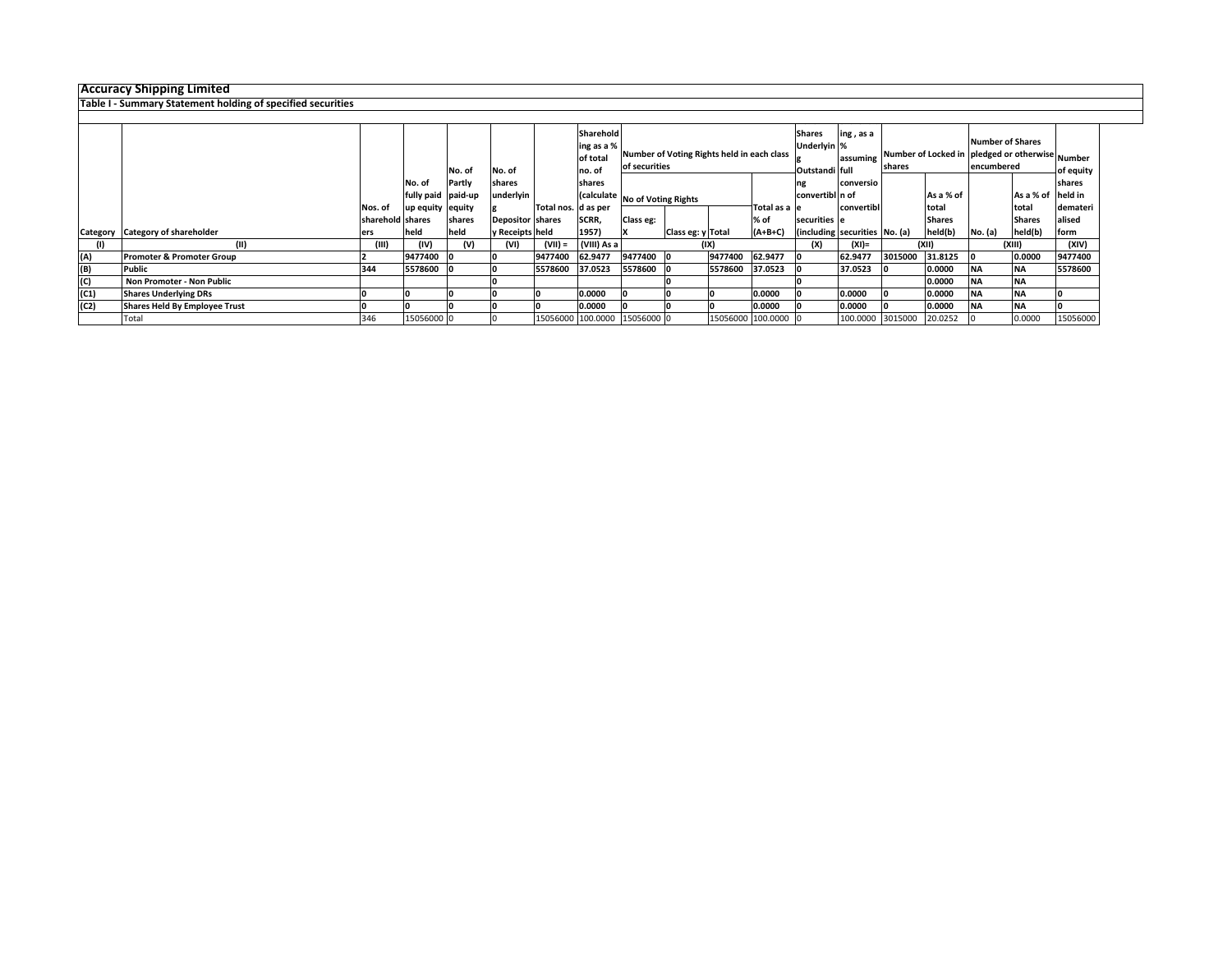|     | <b>Accuracy Shipping Limited</b>                                                     |            |                  |                  |         |                  |                      |                                  |                            |                                            |                 |              |                                                |                               |         |                                                 |         |                                       |           |
|-----|--------------------------------------------------------------------------------------|------------|------------------|------------------|---------|------------------|----------------------|----------------------------------|----------------------------|--------------------------------------------|-----------------|--------------|------------------------------------------------|-------------------------------|---------|-------------------------------------------------|---------|---------------------------------------|-----------|
|     |                                                                                      |            |                  |                  |         |                  |                      |                                  |                            |                                            |                 |              |                                                |                               |         |                                                 |         |                                       |           |
|     | Table II - Statement showing shareholding pattern of the Promoter and Promoter Group |            |                  |                  |         |                  |                      |                                  |                            |                                            |                 |              |                                                |                               |         |                                                 |         |                                       |           |
|     |                                                                                      |            |                  |                  |         |                  |                      |                                  |                            |                                            |                 |              |                                                |                               |         |                                                 |         |                                       |           |
|     |                                                                                      |            |                  |                  |         | No. of           |                      | Sharehold<br>ing %<br>calculated | of securities              | Number of Voting Rights held in each class |                 |              | <b>Shares</b><br>Underlyin %<br>Outstandi full | ing, as a<br>assuming         | shares  | Number of Locked in pledged or otherwise Number |         | <b>Number of Shares</b><br>encumbered | of equity |
|     |                                                                                      |            |                  | No. of           | Partly  | shares           |                      | as per                           |                            |                                            |                 |              | ng                                             | conversio                     |         |                                                 |         |                                       | shares    |
|     |                                                                                      |            |                  | fully paid       | paid-up | underlyin        |                      | SCRR,                            | <b>No of Voting Rights</b> |                                            |                 |              | convertibl n of                                |                               |         | As a % of                                       |         | As a % of                             | held in   |
|     |                                                                                      |            | Nos. of          | up equity equity |         |                  | Total nos. 1957 As a |                                  |                            |                                            |                 | Total as a e |                                                | convertibl                    |         | total                                           |         | total                                 | demateri  |
|     |                                                                                      |            | sharehold shares |                  | shares  | Depositor shares |                      | % of                             | Class eg:                  |                                            |                 | % of         | securities e                                   |                               |         | <b>Shares</b>                                   |         | <b>Shares</b>                         | alised    |
|     | Category & Name of the shareholders                                                  | <b>PAN</b> | ers              | held             | held    | y Receipts held  |                      | $(A+B+C2)$ X                     |                            | Class eg: y Total                          |                 | $(A+B+C)$    |                                                | (including securities No. (a) |         | held(b)                                         | No. (a) | held(b)                               | form      |
|     | (1)                                                                                  | (II)       | (III)            | (IV)             | (V)     | (VI)             | $(VII) =$            | (VIII) As a                      | (IX)                       |                                            |                 | (X)          | $(XI)$ =                                       | (XII)                         |         | (XIII)                                          |         | (XIV)                                 |           |
|     | Indian                                                                               |            |                  |                  |         |                  |                      |                                  |                            |                                            |                 |              |                                                |                               |         |                                                 |         |                                       |           |
| (a) | Individuals / Hindu Undivided Family                                                 |            |                  | 9477400          |         | n                | 9477400              | 62.9477                          | 9477400                    |                                            | 9477400         | 62.9477      | ١n                                             | 62.9477                       | 3015000 | 31.8125                                         |         | 0.0000                                | 9477400   |
|     | Vinay Dinanath Tripathi                                                              | ACPPT1283K |                  | 5685400          |         |                  | 5685400              | 37.7617                          | 5685400                    |                                            | 5685400         | 37.7617      |                                                | 37.7617                       | 3015000 | 53.0306                                         |         | 0.0000                                | 5685400   |
|     | Rama Vinav Tripathi                                                                  | AEKPT0089E |                  | 3792000          |         |                  | 3792000              | 25.1860                          | 3792000                    |                                            | 3792000         | 25.1860      |                                                | 25.1860                       |         | 0.0000                                          |         | 0.0000                                | 3792000   |
| (b) | <b>Central Government / State Government(s)</b>                                      |            |                  |                  | ١o      | O                |                      | 0.0000                           |                            |                                            |                 | 0.0000       |                                                | 0.0000                        |         | 0.0000                                          |         | 0.0000                                |           |
| (c) | <b>Financial Institutions / Banks</b>                                                |            |                  | I٥               | In      |                  |                      | 0.0000                           |                            |                                            | n               | 0.0000       |                                                | 0.0000                        |         | 0.0000                                          |         | 0.0000                                |           |
| (d) | Any Other (Specify)                                                                  |            |                  |                  |         |                  |                      | 0.0000                           | ١n                         |                                            | n               | 0.0000       |                                                | 0.0000                        |         | 0.0000                                          |         | 0.0000                                | I∩        |
|     | Sub Total (A)(1)                                                                     |            |                  | 9477400          |         |                  | 9477400              | 62.9477                          | 9477400                    |                                            | 9477400         | 62.9477      |                                                | 62.9477                       | 3015000 | 31.8125                                         |         | 0.0000                                | 9477400   |
|     | Foreign                                                                              |            |                  |                  |         |                  |                      |                                  |                            |                                            |                 |              |                                                |                               |         |                                                 |         |                                       |           |
| (a) | Individuals (Non-Resident Individuals / Foreign Individuals)                         |            |                  |                  |         |                  |                      | 0.0000                           |                            |                                            |                 | 0.0000       |                                                | 0.0000                        |         | 0.0000                                          |         | 0.0000                                |           |
| (b) | Government                                                                           |            |                  |                  |         |                  |                      | 0.0000                           |                            |                                            |                 | 0.0000       |                                                | 0.0000                        |         | 0.0000                                          |         | 0.0000                                |           |
| (c) | <b>Institutions</b>                                                                  |            |                  |                  |         |                  |                      | 0.0000                           |                            |                                            |                 | 0.0000       |                                                | 0.0000                        |         | 0.0000                                          |         | 0.0000                                |           |
| (d) | Foreign Portfolio Investor                                                           |            |                  |                  | o       | I۵               | I∩                   | 0.0000                           |                            |                                            |                 | 0.0000       |                                                | 0.0000                        |         | 0.0000                                          |         | 0.0000                                |           |
| (e) | Any Other (Specify)                                                                  |            |                  |                  | o       |                  |                      | 0.0000                           |                            |                                            | n               | 0.0000       |                                                | 0.0000                        |         | 0.0000                                          |         | 0.0000                                |           |
|     | Sub Total (A)(2)                                                                     |            |                  |                  | In      |                  |                      | 0.0000                           |                            |                                            |                 | 0.0000       |                                                | 0.0000                        |         | 0.0000                                          |         | 0.0000                                |           |
|     | Total Shareholding Of Promoter And Promoter Group (A)=<br>$(A)(1)+(A)(2)$            |            |                  | 9477400          |         | O                | 9477400 62.9477      |                                  | 9477400                    |                                            | 9477400 62.9477 |              |                                                | 62.9477                       | 3015000 | 31.8125                                         |         | 0.0000                                | 9477400   |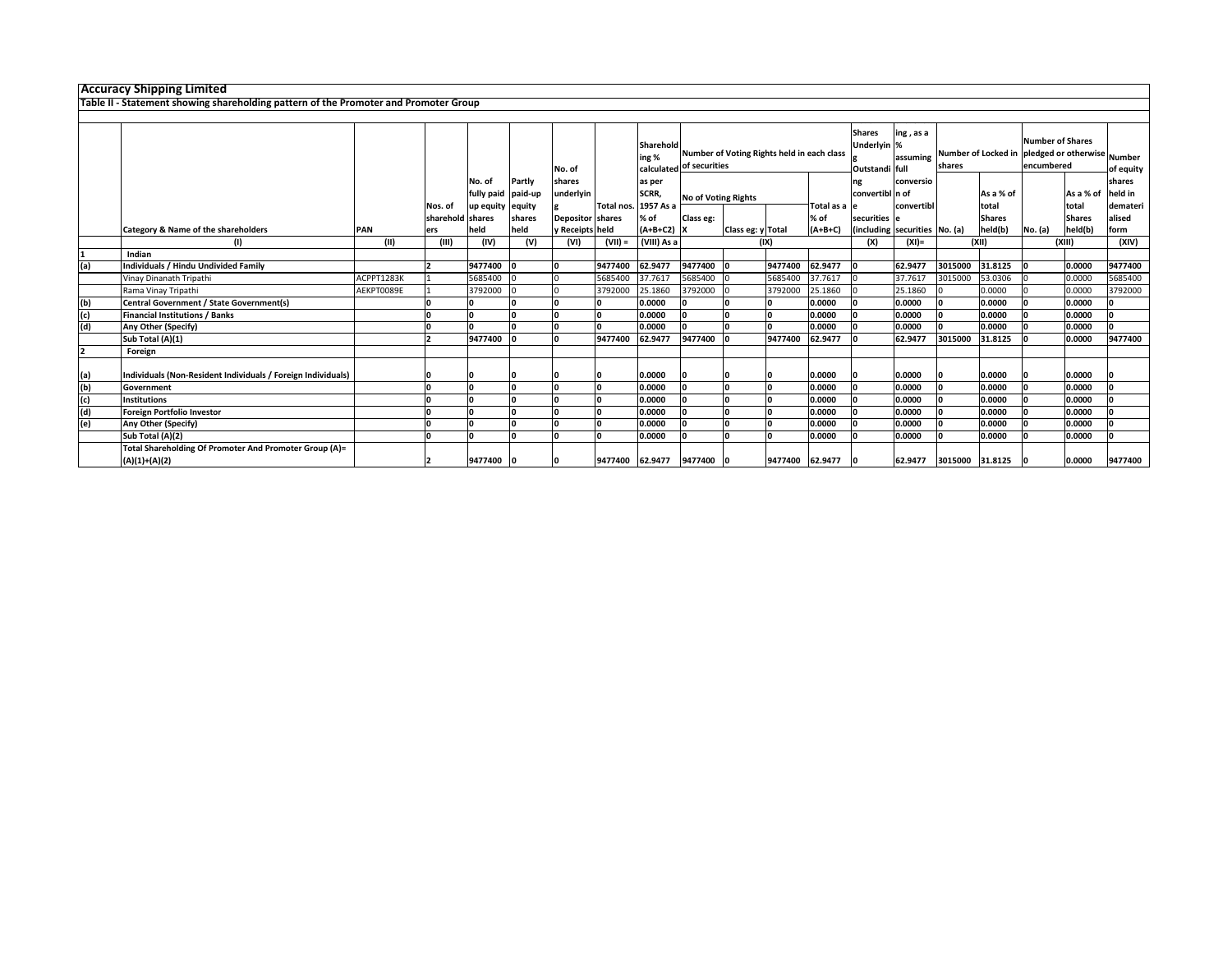| <b>Accuracy Shipping Limited</b>                                                |            |                  |            |         |                  |            |             |                                                                        |                   |         |            |                 |                               |          |                                                 |                         |               |           |
|---------------------------------------------------------------------------------|------------|------------------|------------|---------|------------------|------------|-------------|------------------------------------------------------------------------|-------------------|---------|------------|-----------------|-------------------------------|----------|-------------------------------------------------|-------------------------|---------------|-----------|
| Table III - Statement showing shareholding pattern of the Public shareholder    |            |                  |            |         |                  |            |             |                                                                        |                   |         |            |                 |                               |          |                                                 |                         |               |           |
|                                                                                 |            |                  |            |         |                  |            |             |                                                                        |                   |         |            |                 |                               |          |                                                 |                         |               |           |
|                                                                                 |            |                  |            |         |                  |            |             |                                                                        |                   |         |            | <b>Shares</b>   | ing, as a                     |          |                                                 | <b>Number of Shares</b> |               |           |
|                                                                                 |            |                  |            |         |                  |            | Sharehold   |                                                                        |                   |         |            | Underlyin %     |                               |          | Number of Locked in pledged or otherwise Number |                         |               |           |
|                                                                                 |            |                  |            |         |                  |            | ing %       | Number of Voting Rights held in each class<br>calculated of securities |                   |         |            | assuming        | shares                        |          | encumbered                                      |                         |               |           |
|                                                                                 |            |                  |            |         | No. of           |            |             |                                                                        |                   |         |            | Outstandi full  |                               |          |                                                 |                         |               | of equity |
|                                                                                 |            |                  | No. of     | Partly  | shares           |            | as per      |                                                                        |                   |         |            | ng              | conversio                     |          |                                                 |                         |               | shares    |
|                                                                                 |            |                  | fully paid | paid-up | underlyin        |            | SCRR,       | <b>No of Voting Rights</b>                                             |                   |         |            | convertibl n of |                               |          | As a % of                                       |                         | As a % of     | held in   |
|                                                                                 |            | Nos. of          | up equity  | equity  |                  | Total nos. | 1957 As a   |                                                                        |                   |         | Total as a |                 | convertibl                    |          | total                                           |                         | total         | demateri  |
|                                                                                 |            | sharehold shares |            | shares  | Depositor shares |            | % of        | Class eg:                                                              |                   |         | % of       | securities      |                               |          | <b>Shares</b>                                   |                         | <b>Shares</b> | alised    |
| Category & Name of the shareholders                                             | PAN        | ers              | held       | held    | y Receipts held  |            | $(A+B+C2)$  |                                                                        | Class eg: y Total |         | $(A+B+C)$  |                 | (including securities No. (a) |          | held(b)                                         | No. (a)                 | held(b)       | form      |
| (1)                                                                             | (11)       | (III)            | (IV)       | (V)     | (VI)             | $(VII) =$  | (VIII) As a |                                                                        |                   | (IX)    |            | (X)             | $(XI) =$                      |          | (XII)                                           |                         | (XIII)        | (X V)     |
| <b>Institutions</b>                                                             |            |                  |            |         |                  |            |             |                                                                        |                   |         |            |                 |                               |          |                                                 |                         |               |           |
| <b>Mutual Fund</b>                                                              |            |                  |            |         |                  |            | 0.0000      |                                                                        | 'n                |         | 0.0000     |                 | 0.0000                        |          | 0.0000                                          | <b>NA</b>               | <b>NA</b>     |           |
| <b>Venture Capital Funds</b>                                                    |            |                  |            |         |                  |            | 0.0000      |                                                                        |                   |         | 0.0000     | o               | 0.0000                        | ١O       | 0.0000                                          | <b>NA</b>               | ΝA            |           |
| <b>Alternate Investment Funds</b>                                               |            |                  | 342400     |         |                  | 342400     | 2.2742      | 342400                                                                 |                   | 342400  | 2.2742     |                 | 2.2742                        | n        | 0.0000                                          | <b>NA</b>               | <b>NA</b>     | 342400    |
| Micro Strategies Fund                                                           | AAFTM6486R |                  | 342400     |         |                  | 342400     | 2.2742      | 342400                                                                 |                   | 342400  | 2.2742     |                 | 2.2742                        |          | 0.0000                                          | <b>NA</b>               | <b>NA</b>     | 342400    |
| <b>Foreign Venture Capital Investors</b>                                        |            |                  |            |         |                  |            | 0.0000      |                                                                        |                   |         | 0.0000     | I۵              | 0.0000                        | n        | 0.0000                                          | <b>NA</b>               | <b>NA</b>     |           |
| Foreign Portfolio Investor                                                      |            |                  | 1491200    |         |                  | 1491200    | 9.9044      | 1491200                                                                |                   | 1491200 | 9.9044     |                 | 9.9044                        |          | 0.0000                                          | <b>NA</b>               | NΑ            | 1491200   |
| Massachusetts Institute Of Technology                                           | AADCM8931A |                  | 1393600    |         |                  | 1393600    | 9.2561      | 1393600                                                                |                   | 1393600 | 9.2561     |                 | 9.2561                        | $\Omega$ | 0.0000                                          | <b>NA</b>               | <b>NA</b>     | 1393600   |
| <b>Financial Institutions / Banks</b>                                           |            |                  |            |         |                  |            | 0.0000      |                                                                        |                   |         | 0.0000     |                 | 0.0000                        |          | 0.0000                                          | <b>NA</b>               | <b>NA</b>     |           |
| <b>Insurance Companies</b>                                                      |            |                  |            | I∩      | n                | O          | 0.0000      | 0.                                                                     | 0.                | n       | 0.0000     | n               | 0.0000                        | n        | 0.0000                                          | <b>NA</b>               | <b>NA</b>     | l0.       |
| Provident Funds/ Pension Funds                                                  |            |                  |            |         |                  |            | 0.0000      |                                                                        |                   | n       | 0.0000     |                 | 0.0000                        |          | 0.0000                                          | <b>NA</b>               | ΝA            | n         |
| Any Other (Specify)                                                             |            |                  |            |         |                  |            | 0.0000      |                                                                        |                   |         | 0.0000     |                 | 0.0000                        |          | 0.0000                                          | <b>NA</b>               | <b>NA</b>     |           |
| Sub Total (B)(1)                                                                |            |                  | 1833600    |         | O                | 1833600    | 12.1785     | 1833600                                                                |                   | 1833600 | 12.1785    |                 | 12.1785                       | I۵       | 0.0000                                          | <b>NA</b>               | ΝA            | 1833600   |
| Central Government/ State Government(s)/                                        |            |                  |            |         |                  |            |             |                                                                        |                   |         |            |                 |                               |          |                                                 |                         |               |           |
| <b>President of India</b>                                                       |            |                  |            |         |                  |            |             |                                                                        |                   |         |            |                 |                               |          |                                                 |                         |               |           |
| Sub Total (B)(2)                                                                |            |                  |            |         |                  | O          | 0.0000      |                                                                        | n                 | O       | 0.0000     | I٥              | 0.0000                        | O        | 0.0000                                          | <b>NA</b>               | <b>NA</b>     | O         |
| <b>Non-Institutions</b>                                                         |            |                  |            |         |                  |            |             |                                                                        |                   |         |            |                 |                               |          |                                                 |                         |               |           |
| <b>Individuals</b>                                                              |            |                  | n          | n       |                  |            |             |                                                                        |                   |         |            |                 |                               | n        |                                                 | <b>NA</b>               | <b>NA</b>     |           |
| i. Individual shareholders holding nominal                                      |            |                  |            |         |                  |            |             |                                                                        |                   |         |            |                 |                               |          |                                                 |                         |               |           |
|                                                                                 |            | 279              | 734086     |         |                  | 734086     | 4.8757      | 734086                                                                 |                   | 734086  | 4.8757     |                 | 4.8757                        |          | 0.0000                                          | <b>NA</b>               |               | 734086    |
| share capital up to Rs. 2 lakhs.<br>ii. Individual shareholders holding nominal |            |                  |            |         |                  |            |             |                                                                        |                   |         |            |                 |                               |          |                                                 |                         | <b>NA</b>     |           |
|                                                                                 |            |                  |            |         |                  |            |             |                                                                        |                   |         |            |                 |                               |          |                                                 |                         |               |           |
| share capital in excess of Rs. 2 lakhs.                                         |            | 15               | 1525623    |         |                  | 1525623    | 10.1330     | 1525623                                                                |                   | 1525623 | 10.1330    |                 | 10.1330                       |          | 0.0000                                          | <b>NA</b>               | ΝA            | 1525623   |
| Manojsingh Jadoun                                                               | AFIPJ7414E |                  | 400000     |         |                  | 400000     | 2.6567      | 400000                                                                 |                   | 400000  | 2.6567     |                 | 2.6567                        |          | 0.0000                                          | <b>NA</b>               | NΑ            | 400000    |
| Sanjay Jhanwar                                                                  | AHQPJ1970R |                  | 184973     |         |                  | 184973     | 1.2286      | 184973                                                                 |                   | 184973  | 1.2286     |                 | 1.2286                        |          | 0.0000                                          | <b>NA</b>               | ΝA            | 184973    |
| <b>NBFCs registered with RBI</b>                                                |            |                  |            |         |                  |            | 0.0000      |                                                                        |                   |         | 0.0000     |                 | 0.0000                        |          | 0.0000                                          | <b>NA</b>               | <b>NA</b>     |           |
| <b>Trust Employee</b>                                                           |            |                  | n          | n       | O                | 0          | 0.0000      | 0                                                                      | 0.                | O       | 0.0000     | n               | 0.0000                        | O        | 0.0000                                          | <b>NA</b>               | <b>NA</b>     | ١o        |
| <b>Overseas Depositories (holding DRs) (balancing</b>                           |            |                  |            |         |                  |            |             |                                                                        |                   |         |            |                 |                               |          |                                                 |                         |               |           |
| figure)                                                                         |            |                  |            |         |                  |            | 0.0000      |                                                                        |                   |         | 0.0000     |                 | 0.0000                        |          | 0.0000                                          | <b>NA</b>               | <b>NA</b>     |           |
| Any Other (Specify)                                                             |            | 46               | 1485291    |         | 0                | 1485291    | 9.8651      | 1485291                                                                | n                 | 1485291 | 9.8651     | O               | 9.8651                        | O        | 0.0000                                          | <b>NA</b>               | <b>NA</b>     | 1485291   |
| <b>Trusts</b>                                                                   |            |                  | 179200     |         |                  | 179200     | 1.1902      | 179200                                                                 |                   | 179200  | 1.1902     |                 | 1.1902                        |          | 0.0000                                          | <b>NA</b>               | <b>NA</b>     | 179200    |
| Pantomath Sabrimala Aif Pantomath Sabrimala SIAADTP4086E                        |            |                  | 179200     |         |                  | 179200     | 1.1902      | 179200                                                                 |                   | 179200  | 1.1902     |                 | 1.1902                        |          | 0.0000                                          | <b>NA</b>               | <b>NA</b>     | 179200    |
| <b>Hindu Undivided Family</b>                                                   |            | 17               | 59200      |         |                  | 59200      | 0.3932      | 59200                                                                  |                   | 59200   | 0.3932     |                 | 0.3932                        |          | 0.0000                                          | <b>NA</b>               | NΑ            | 59200     |
| Non Resident Indians (Non Repat)                                                |            |                  | 14195      |         |                  | 14195      | 0.0943      | 14195                                                                  |                   | 14195   | 0.0943     |                 | 0.0943                        | n        | 0.0000                                          | <b>NA</b>               | <b>NA</b>     | 14195     |
| Non Resident Indians (Repat)                                                    |            |                  | 85950      | n       | 'n               | 85950      | 0.5709      | 85950                                                                  | n                 | 85950   | 0.5709     | n               | 0.5709                        | n        | 0.0000                                          | <b>NA</b>               | <b>NA</b>     | 85950     |
| <b>Clearing Member</b>                                                          |            | 11               | 3558       |         | U                | 3558       | 0.0236      | 3558                                                                   |                   | 3558    | 0.0236     | I۵              | 0.0236                        | n        | 0.0000                                          | <b>NA</b>               | ΝA            | 3558      |
| <b>Bodies Corporate</b>                                                         |            | 12               | 1143188    |         | O                | 1143188    | 7.5929      | 1143188                                                                |                   | 1143188 | 7.5929     |                 | 7.5929                        | <b>n</b> | 0.0000                                          | <b>NA</b>               | ΝA            | 1143188   |
| Pantomath Stock Brokers Private Limited                                         | AAHCP6713F |                  | 542259     |         |                  | 542259     | 3.6016      | 542259                                                                 |                   | 542259  | 3.6016     |                 | 3.6016                        | In       | 0.0000                                          | <b>NA</b>               | ΝA            | 542259    |
| <b>Rikhav Securities Limited</b>                                                | AADCR3067Q |                  | 283200     |         |                  | 283200     | 1.8810      | 283200                                                                 |                   | 283200  | 1.8810     |                 | 1.8810                        |          | 0.0000                                          | <b>NA</b>               | <b>NA</b>     | 283200    |
| Pantomath Finance Private Limited                                               | AAJCP1454B |                  | 156800     |         |                  | 156800     | 1.0414      | 156800                                                                 |                   | 156800  | 1.0414     |                 | 1.0414                        |          | 0.0000                                          | <b>NA</b>               | <b>NA</b>     | 156800    |
| Sub Total (B)(3)                                                                |            | 340              | 3745000    |         |                  | 3745000    | 24.8738     | 3745000                                                                |                   | 3745000 | 24.8738    |                 | 24.8738                       |          | 0.0000                                          | <b>NA</b>               | ΝA            | 3745000   |
| Total Public Shareholding (B)=                                                  |            |                  |            |         |                  |            |             |                                                                        |                   |         |            |                 |                               |          |                                                 |                         |               |           |
| $(B)(1)+(B)(2)+(B)(3)$                                                          |            | 344              | 5578600    |         |                  | 5578600    | 37.0523     | 5578600                                                                |                   | 5578600 | 37.0523    |                 | 37.0523                       |          | 0.0000                                          | <b>NA</b>               | <b>NA</b>     | 5578600   |